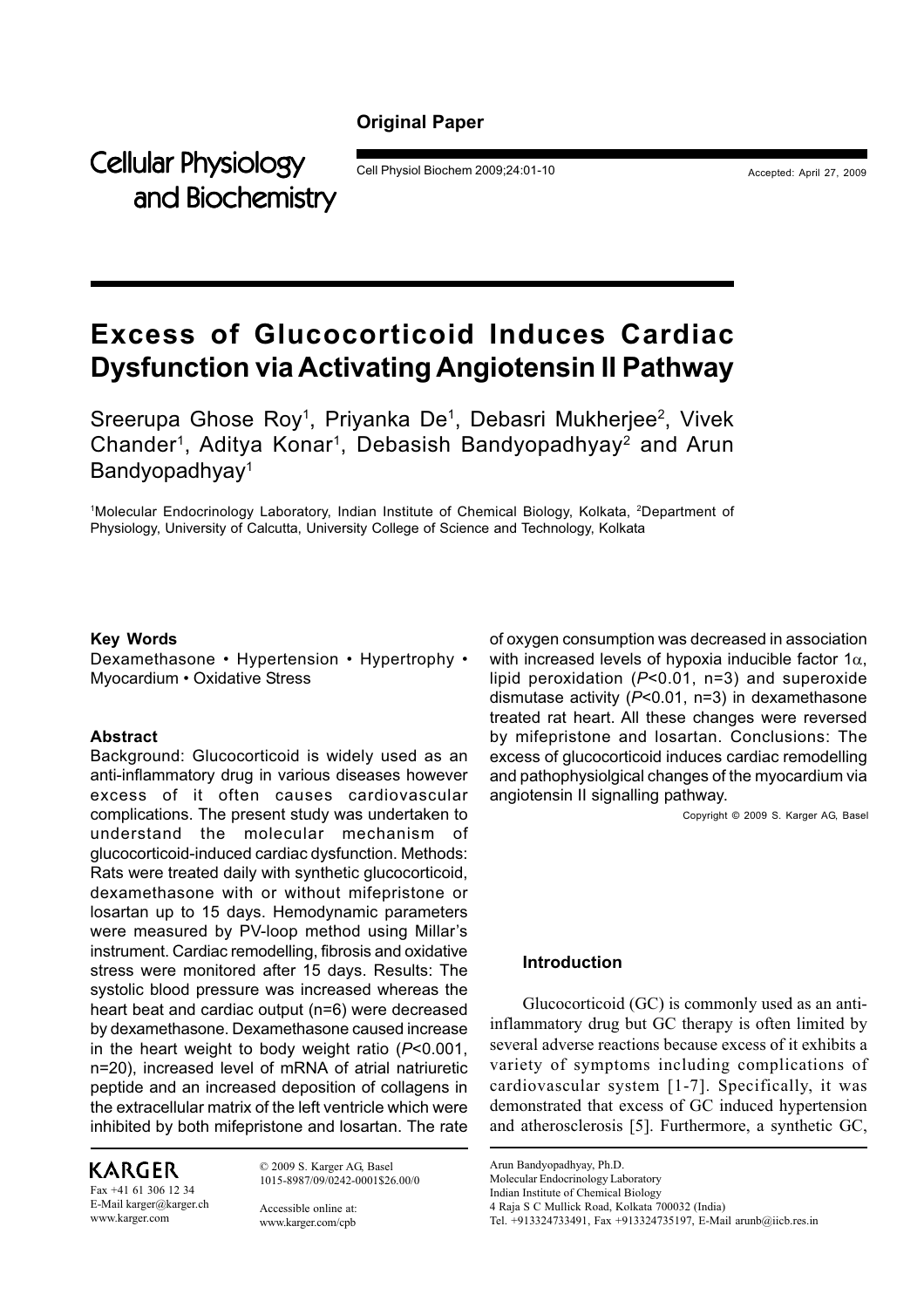dexamethasone (DEX) was shown to induce hypertension via the mediation of peroxisome proliferator activator receptor  $\alpha$  (PPAR- $\alpha$ ) which is known to be critically involved during cardiac hypertrophy and remodelling [2]. However, it is not known whether excess of GC causes myocardial remodelling in heart similar to other hypertrophic stimuli.

Remodelling of the myocardium is one of the most detrimental effects of chronic hypertension [8-10]. Due to an increased work load during chronic hypertension myocyte hypertrophy occurs resulting in ventricular enlargement which is initially beneficial to the cardiovascular system [11, 12]. However, in the long run, such compensatory enlargement of the left ventricle becomes maladaptive leading to the contractile dysfunction and heart failure [13]. Remodelling of the left ventricle during hypertrophic growth is associated with an enhanced collagen synthesis which results into interstitial fibrosis causing myocardial stiffness and contractile abnormality [14]. Because of increased fibrosis the adjoining myocytes may pose insufficient supply of oxygen which could result into myocardial hypoxia [15] and oxidative stress [16-18].

Usually, hypertension-induced LV remodelling is mediated via angiotensin II (Ang II). Inhibition of Ang II type 1 (AT1) receptor with angiotensin receptor blockers regresses LV remodelling and improves cardiac function in the diseased hearts suggesting that Ang II has a direct role in the development of cardiac hypertrophy, fibrosis and dysfunction [19, 20]. Both circulating as well as locally produced Ang II binds to AT1 receptor on cardiomyocytes and stimulates hypertrophic growth of the cells [21-23]. Furthermore, Ang II was shown to mediate the oxidative stress-induced transition to LV failure in rat [20]. Therefore, Ang II has a pivotal role in the progression of cardiac dysfunction and heart failure in a variety of pathological situations [24].

Although GC excess has been known to cause severe side effects in heart, the mechanisms involved in GC-induced cardiac malfunction were not investigated. Therefore, we examined whether LV remodelling and contractile abnormality are responsible for cardiovascular complications due to GC excess. Here we have demonstrated that treatment of rat with synthetic glucocorticoid, dexamethasone (DEX) resulted into extensive remodelling of the heart accompanied by fibrosis, hypoxia, and oxidative stress and decreased LV functions via Ang II pathway. These informations are entirely new in light of the molecular mechanism of cardiovascular malfunction due to excess of GC.

# **Materials and Methods**

### *Animal*

Male Sprague-Dawley (SD) rats were received from the Institute's animal facility. The animals were handled as per the guidelines of Institutional animal ethics committee in accordance with the committee for the purpose of control and supervision of experiment on animals, Ministry of Social Justice, Government of India.

#### *Administration of rat with drugs*

Male SD rats (220 g BW) were treated with DEX (35 µg/ 100g BW, orally once daily) for 15 days. To examine the effect of excess of GC, relatively high dose of DEX was used based on the reports that DEX induces cardiovascular disorders [3- 5]. To examine the involvement of GR and Ang II in mediating the cardiovascular complications, the GR antagonist, mifepristone (MIF, 2 mg/100 g/BW, orally once daily) and the AT 1 receptor blocker, losartan (2 mg/100g/BW, orally once daily) were co-administered [3, 25] separately with DEX for similar periods. The rationale for terminating the studies at 15 days was that daily administration of DEX with the above dose beyond 15 days caused mortality of rats that increased gradually with the duration of the treatment [26].

#### *Hemodynamic study*

The rats were anesthetized with sodium pentobarbital (50 mg/kg BW) and heparine (500 units/kg BW). The right internal carotid artery was identified and ligated cranially. A miniaturized conductance catheter (SPR-838 Millar instruments, Houston, TX) was inserted into the carotid artery and then advanced into the left ventricle until stable PV loops were obtained [27]. Data were then acquired under steady state conditions. Using the pressure conductance data a range of functional parameters were then calculated (Millar analysis software PVAN 3.4). Each experiment was repeated with six animals.

#### *Assessment of cardiac hypertrophy*

The rats were weighed and sacrificed by cervical dislocation, and hearts were surgically removed and immersed in ice-cold 0.9% NaCl. The ventricles were collected, weighed and stored in -80°C for future use. The degree of hypertrophy was calculated in terms of heart (ventricular) weight/body weight (HW/BW) ratio.

#### *Real time quantitative RT-PCR*

Levels of atrial natriuretic peptide (ANP), brain natriuretic peptide (BNP) and AT 1 receptor mRNAs were measured by real time quantitative RT-PCR using the Dynamo™ SYBR® Green qPCR Kit (Finnzymes, Finland) and the iCycler real time detection system and software (Bio-Rad Laboratories, Hercules, CA, USA). For RT-PCR reactions (20  $\mu$ l), equal amount (500 ng) of total RNA was used. The list of PCR primers were presented in Tab. 1. The level of expression was calculated as fold change compared to control using the Ct value after normalizing with the GAPDH as described earlier [26]. Experiment was repeated with samples from 6 different rats.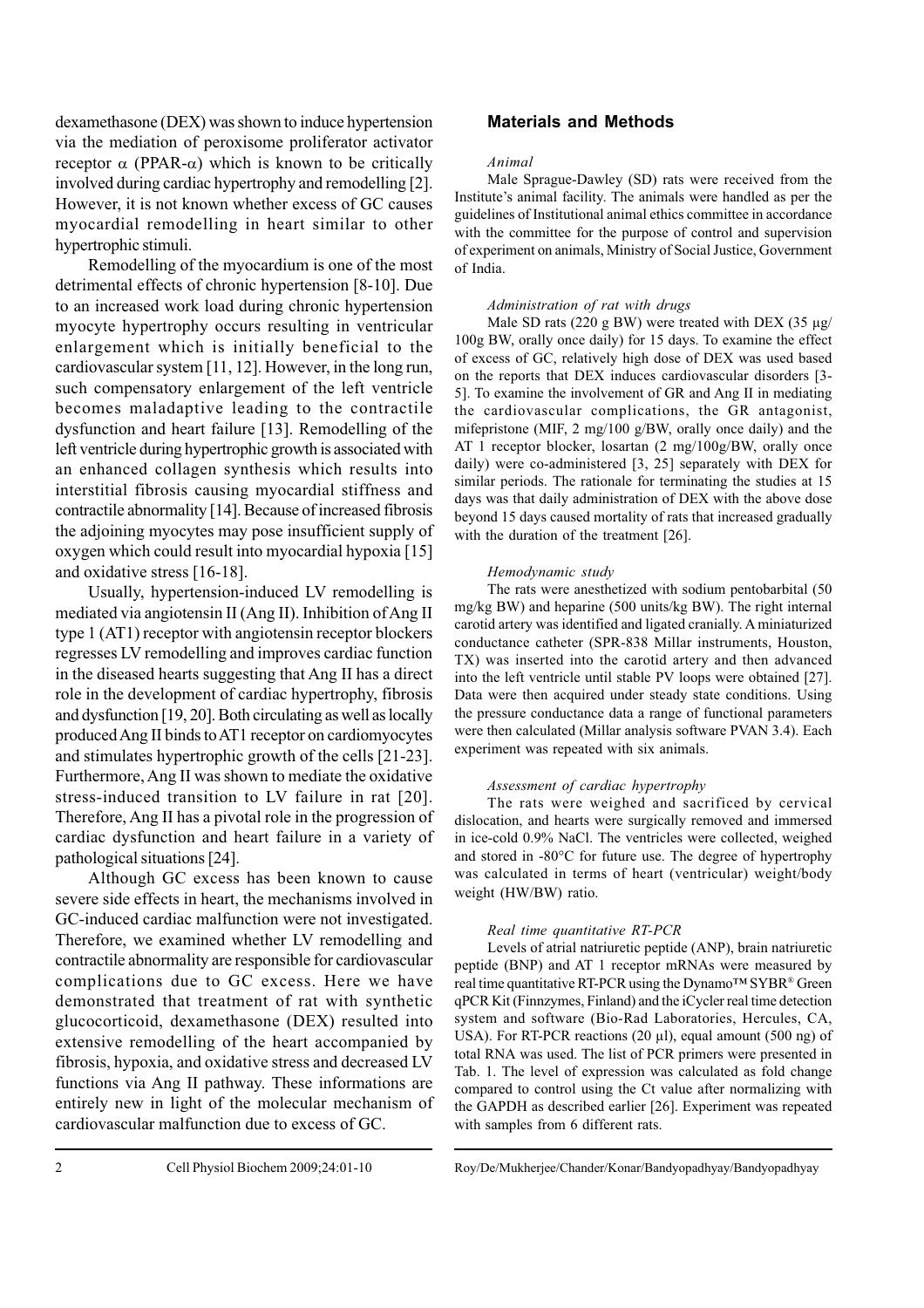| Gene               | <b>NCBI</b><br>Genbank | Forward primer $(5^{\degree}\text{--}3^{\degree})$ | Reverse primer $(5'-3)$ |  |
|--------------------|------------------------|----------------------------------------------------|-------------------------|--|
|                    | Accession No.          |                                                    |                         |  |
| ANP                | NM012612               | GTGTCCAACACAGATCTGAT GG                            | GCCAGCGAGCAGAGCCCTCA    |  |
| <b>BNP</b>         | M25297                 | TGGGAAGTCCTAGCCAGTCTC                              | GCCGATCCGGTCTATCTTCTG   |  |
| AT1 Receptor       | M87003                 | GAACATTCTGGGCTTCGTGT                               | TGACAAGCCTGCATGTGACT    |  |
| GAPDH              | XM216453               | GCCATCAACGACCCCTTC                                 | AGCCCCAGCCTTCTCCA       |  |
| モントリン オーエフ・ファーク・ファ |                        |                                                    |                         |  |

**Table 1.** List of primers.

### *Histological studies*

After 15 days of treatment, hearts were collected and immediately fixed in 10% formalin and embedded in paraffin following routine procedure as described earlier [26]. Left ventricular sections (5 µM thick) were prepared and stained with hematoxylin-eosin (Sigma Chemical Co, Louis, MO, USA). The stained tissue sections were examined under Olympus BX51 (Olympus Corporation, Tokyo, Japan) microscope and images were captured with a digital camera attached to it. To measure the myocyte cross-sectional area, each HE stained LV section was observed under 400 x magnification using the same microscope and images were captured. Peripheral margin of 20- 30 myocytes was manually traced and cross sectional area was measured [26, 28-29] using Olympus Micro Image (version 4.5) software.

#### *Quantification of fibrosis by Confocal Microscopy*

Left ventricular sections  $(5 \mu M)$  thick) were stained with Sirius red (Direct Red 80; Sigma Chemical Co, Louis, MO, USA) and imaged with laser scanning confocal system (Leica TCS, SP2, Germany) and the stacked images through multiple slices were captured. The digitized images were then analysed using image analysis system (Image J, NIH Software, Bethesda, MI) and the total collagen area fraction of each image was measured and expressed as the % collagen volume as described earlier [26, 30].

#### *Oxygen consumption study*

Hearts were perfused with ice cold 0.9% saline. About 100 mg of tissue was obtained from the left ventricle. Then tissues were minced with sharp scissors into approximately 0.3-0.4 mm in diameter. Mitochondrial respiration was measured by monitoring oxygen  $(O_2)$  uptake as previously described [31] using an YSI 5300A biological oxygen monitor. The amount of  $O_2$  consumption was calculated for each sample from the plotted graph.

#### *Western Blot Analysis*

The whole homogenate from left ventricular tissues was prepared as described earlier [26, 32]. Briefly, the left ventricle was homogenized in a buffer containing 50 mM Tris-HCl (pH 7.4), 150 mM NaCl, 1 mM PMSF, 1mM sodium orthovanadate, 1 µg/ml each of pepstatin A, leupeptin, and aprotinin. Equal amount of proteins (60 µg) was resolved in 10% SDS-PAGE for immunoblotting with antibodies for hypoxia inducible factor  $1\alpha$  (HIF-1 $\alpha$ ) and heat shock protein 70 (HSP-70) and actin (Santa Cruz Biotechnology Inc., CA).

#### Glucocorticoid Induces Cardiac Remodelling Cell Physiol Biochem 2009;24:01-10

#### *Determination of lipid peroxidation in cardiac tissue*

Left ventricular tissue (200 mg) was homogenized in icecold 0.9 saline (pH 7.0) with a Potter-Elvehjem glass homogenizer for 30 sec. The lipid peroxides in the homogenate was determined as thiobarbituric acid reactive substances (TBARS) by previously described method [33, 34]. Briefly, the homogenate was mixed with TBA-TCA (Thiobarbituric acid-Trichloro acetic acid) reagent with thorough shaking and boiled for 15 min in a boiling water bath. The samples were then cooled to room temperature. The absorbance of the pink chromogen present in the clear supernatant obtained after centrifugation was measured at 532 nm using a UV-VIS spectrophotometer. The amount of lipid peroxidation was calculated in terms of the level of TBARS.

#### *Lactate Assay*

Blood was collected directly from the heart of anesthetized animal and lactate concentration in the serum was measured using commercially available Enzy Chrom Lactate Assay Kit (Bioassay Systems, Hayward, CA, USA).

#### *Measurement of superoxide dismutase activity*

The activity of Cu,Zn-superoxide dismutase (Cu,Zn-SOD) was determined in rat heart following xanthine oxidasecytochrome C method [35] with some modifications. Briefly, 500 mg ventricular tissue was homogenized in a buffer containing 0.2 mM EDTA, 0.25 M sucrose, 10 mM Tris-HCl, pH 7.8) in the presence of protease inhibitor cocktail following centrifugation at 1000 x g for 10 minutes to remove nuclear debris. The supernatant was collected and spun at 12000 x g for 10 minutes. The supernatant was collected and used for Cu,Zn-SOD assay. The SOD assay was performed spectrophotometrically at 550 nm with a xanthine/xanthine oxidase, a superoxide generating system, in the presence of cytochrome C. The SOD activity was expressed as units/mg protein. The experiment was repeated 3 times with different individual rats.

#### *Catalase Assay*

Frozen myocardium (0.2 gm) was homogenized in 0.5 ml of ice-cold phosphate buffer (0.05 M, pH 7.0). The homogenate was centrifuged at 12000 x g for 12 min. The supernatant was collected and 0.01 ml of absolute ethanol was added and incubated at 4°C for 30 min prior to the addition of 10% Triton X-100 to a final concentration of 1%. The addition of ethanol is thought to prevent peroxisomal  $H_2O_2$  generation and thus protect catalase activity during extraction. The samples thus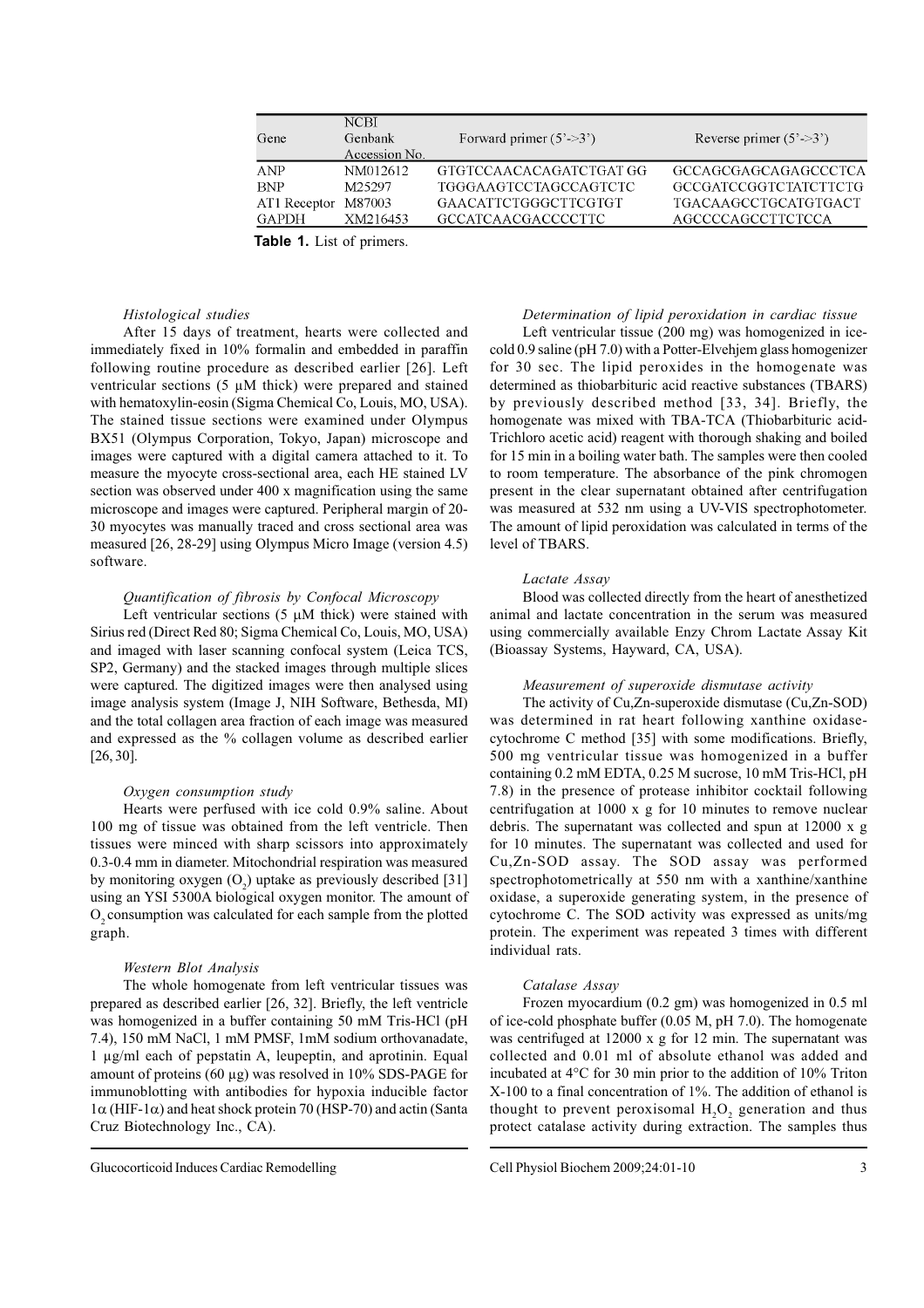| Experiment   | Control           | DEX.               | $DEX + MIF$       | $DEX + LOS$       |
|--------------|-------------------|--------------------|-------------------|-------------------|
| Heart beat   | $333.86 \pm 14.7$ | $275.93 \pm 5.41*$ | $370.87 \pm 4.86$ | $370.73 \pm 7.47$ |
| Pmax (mm Hg) | $108.35 \pm 4.6$  | $147.93 \pm 1.54*$ | $86.45 \pm 3.3$   | $110.99 \pm 5.68$ |
| Pmin (mm Hg) | $20.08 \pm 0.91$  | $14.11 \pm 0.51$   | $14.02 \pm 2.28$  | $21.76 \pm 0.14$  |
| CO           | $24053 \pm 740$   | $7997 \pm 121*$    | $22936 \pm 2105$  | $23011 \pm 121$   |
| dP/dt max    | $5402 \pm 665$    | $4274 \pm 34*$     | $6441 \pm 185$    | $5102 \pm 283$    |
| dP/dt min    | $5115 \pm 529$    | $3555 \pm 195*$    | $4193 \pm 80$     | $5680 \pm 897$    |

**Table 2.** Hemodynamic parameters of heart function. \**P*< 0.01 vs control, n=6.

| Treatment      | Control         | DEX              | $DEX + MF$      | $DEX + LOS$    |
|----------------|-----------------|------------------|-----------------|----------------|
| HW(mg)         | $583 \pm 31$    | $723 \pm 97*$    | $588 \pm 245$   | $592 \pm 2.88$ |
| BW(g)          | $205 \pm 1.5$   | $185 \pm 16$     | $200 \pm 144$   | $197 \pm 13$   |
| $HW/BW$ (mg/g) | $2.84 \pm 0.02$ | 3.90 $\pm$ 0.04* | $2.94 \pm 0.02$ | $3.0 \pm 0.03$ |

**Table 3.** Dexamethasone-induced cardiac hypertrophy is inhibited by mifepristone and losartan.  $*P< 0.001$  vs control, n=20.

obtained, were then used to determine catalase activity as described earlier [36].

#### *Statistical Analysis*

The data are presented as the mean  $\pm$  S.E.M. Most of the experiments were conducted independently at least with 3 animals. For real time PCR analysis, 6 rats were used in each group. Hypertrophy of heart was calculated based on 20 rats in each set of experiment. Data were evaluated by one-way analysis of variance using the software Microcal Origin 6.0 (Microcal Software Inc, MA, USA). A level of *P*<0.05 was considered the threshold for statistical significance between the control and various experimental groups.

### **Results**

# *Dexamethasone causes cardiac dysfunction via angiotensin II pathway*

As shown in Tab. 2, the systolic blood pressure was significantly (*P*>0.01, n=6) increased in DEX treated rat (Pmax,  $147.93 \pm 1.54$  mm Hg) compared to that of control (Pmax,  $108.35 \pm 4.6$  mm Hg). The heart beat and cardiac output (CO) were significantly reduced in DEX treated rat. The parameter of diastolic function (dP/dt min) was significantly reduced by DEX compared to control. Both MIF and losartan significantly restored DEX-induced alteration of the hemodynamic parameters.

# *Involvement of Ang II in glucocorticoid-induced myocardial remodelling*

Rats were administered with DEX for different duration up to 15 days. There was a gross enlargement of the myocardium after 15 days of treatment with DEX (Fig. 1A). Co-administration with either GR antagonist, MIF or AT 1 receptor blocker, losartan, clearly inhibited DEX-induced enlargement of the myocardium (Fig. 1A). The absolute weight of heart (combined left and right ventricle) was 24% greater than control (Tab. 3). The HW/BW ratio was gradually increased with the duration of treatment (Fig. 1B) which was significantly higher after 15 days of treatment  $(P<0.001, n=20)$ . Cardiac hypertrophy did not occur when MIF or losartan separately co-administered with DEX.

To further confirm the involvement of Ang II for the induction of cardiac hypertrophy, the expression of hypertrophic marker, ANP and BNP was also examined. As shown in Fig. 1C, the expression of ANP mRNA was increased with the duration of DEX treatments attaining a 4-fold induction (4.22 ± 0.11, *P*<0.01, n=6) over control after 15 days. Similarly, there was a time dependent induction of BNP expression (Fig. 1D) which was about 6 fold higher after 15 days of treatment (*P*<0.01, n=6). These increases were prevented by treatment with MIF or losartan (Figs. 1C, 1D). Treatment of rat separately either with MIF or losartan alone did not have any effect on HW/BW ratio (data not shown). Therefore, the effect of MIF or losartan alone on the other parameters was not shown in the subsequent experiments.

# *Histology of the left ventricle*

The left ventricular sections showed cellular hypertrophy in DEX treated rat (Fig. 2A). The cross sectional area of the myocytes was significantly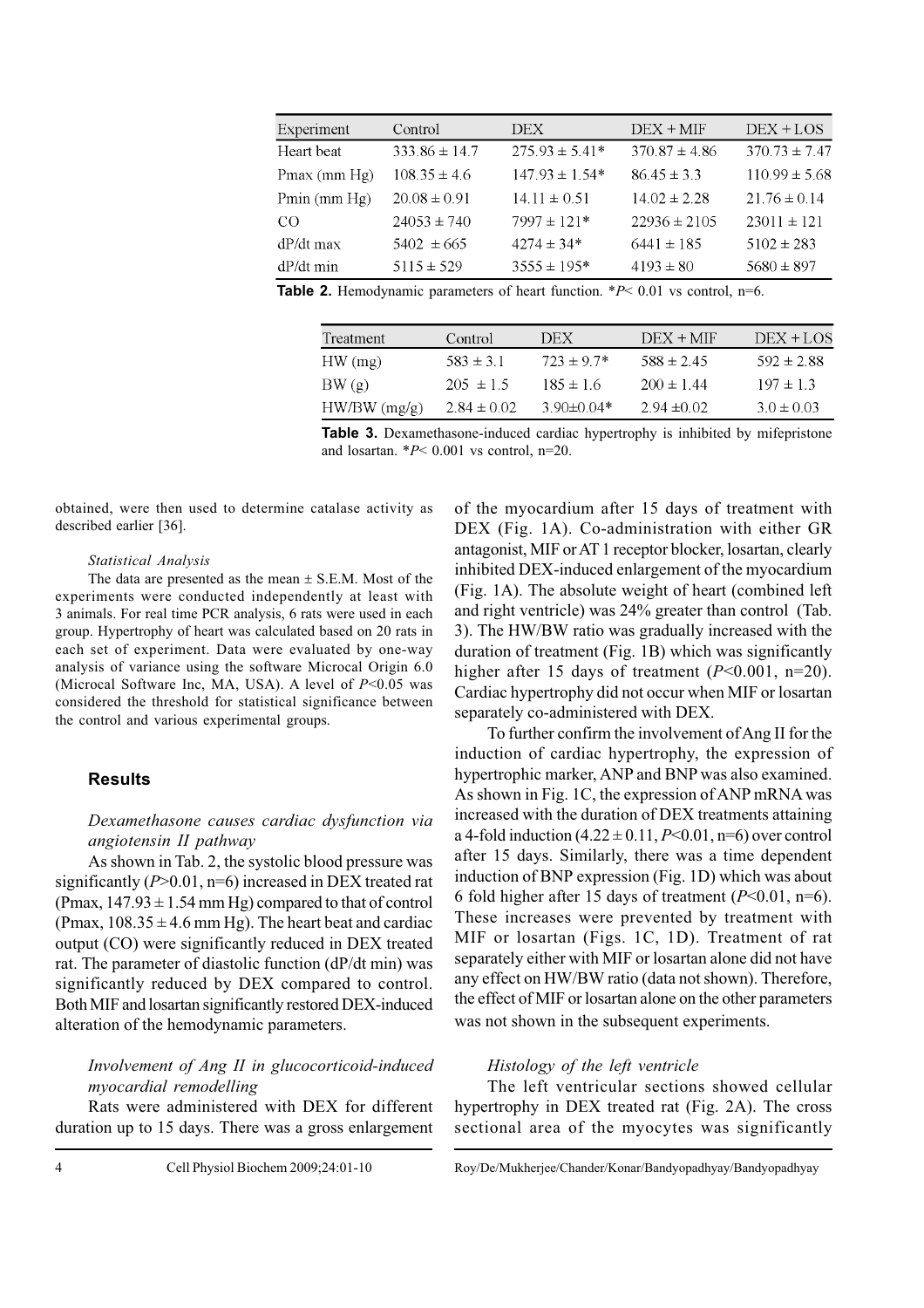**Fig. 1.** Involvement of angiotensin pathway in dexamethasoneinduced cardiac hypertrophy. Representative image showing enlarged ventricular portion after 15 days of treatment with either vehicle (CON), dexamethasone (DEX) or dexamethasone with mifepristone (DEX+MIF) or losartan (DEX+LOS). B. The degree of hypertrophy (HW/BW) of rats treated with DEX for 5 days (d5), 10 days (d10) and 15 days (d15) are shown along with regression when co-treated with either mifepristone (MIF) or losartan (LOS). This data represents mean  $\pm$  SEM for 20 rats in each group. \**P*<0.001 vs control (n=20). Real time RT-PCR showing ANP (C) and BNP (D) gene expressions as fold change over control after normalizing with GAPDH mRNA expression in left ventricle of similar experimental group. Data represents mean  $\pm$  SEM from 6 animals, in duplicates. \* $P \le 0.01$  vs control  $(n=6)$ .

**Fig. 2.** Ventricular remodelling and fibrosis. Representative images (400 X magnification) of hematoxyline-eosine stained cross sections (A) through left ventricles of rats treated with vehicle (CON) or dexamethasone (DEX) or dexamethasone with mifepristone (DEX+MIF) or dexamethasone with losartan (DEX+LOS) for 15 days. (B) Images (600 X magnification) shown are the left ventricular tissue sections stained with Sirius red. Red color stretches are collagen depositions. (C) The similar images were captured by laser scanning confocal microscope for quantification of fibrosis. Arrow heads indicate collagen fibers. (D) Myocyte cross-sectional area calculated from the hematoxyline and eosin-stained sections as shown in (A). Each bar represents myocyte cross-sectional areas in mean ± SEM of square pixels of 3 images from 3 individual rats (\* *P*<0.01 vs control, n=3). (E) Histogram showing % collagen volume in the left ventricular tissues. Data indicate mean  $\pm$  SEM % collagen volume obtained from 3 images from each of 3 different rats.





increased in DEX treated rat heart compared to control (Fig. 2D). When MIF or LOS were co-administered separately with DEX, the cross sectional area of the myocytes was similar to that of control tissue (Fig. 2D). As revealed by picrosirius red staining, there was an increased deposition of collagens in the ventricular sections in DEX treated rat compared to those

Glucocorticoid Induces Cardiac Remodelling Cell Physiol Biochem 2009;24:01-10

of control (Figs. 2B, 2C). The volume of total collagens was also increased significantly (*P*<0.01, n=3) in DEX treated rat heart which was decreased to the normal level in the presence of MIF or losartan (Fig. 2E) indicating that the development of cardiac fibrosis in DEX treated rat was mediated both via GR and AT 1 receptor.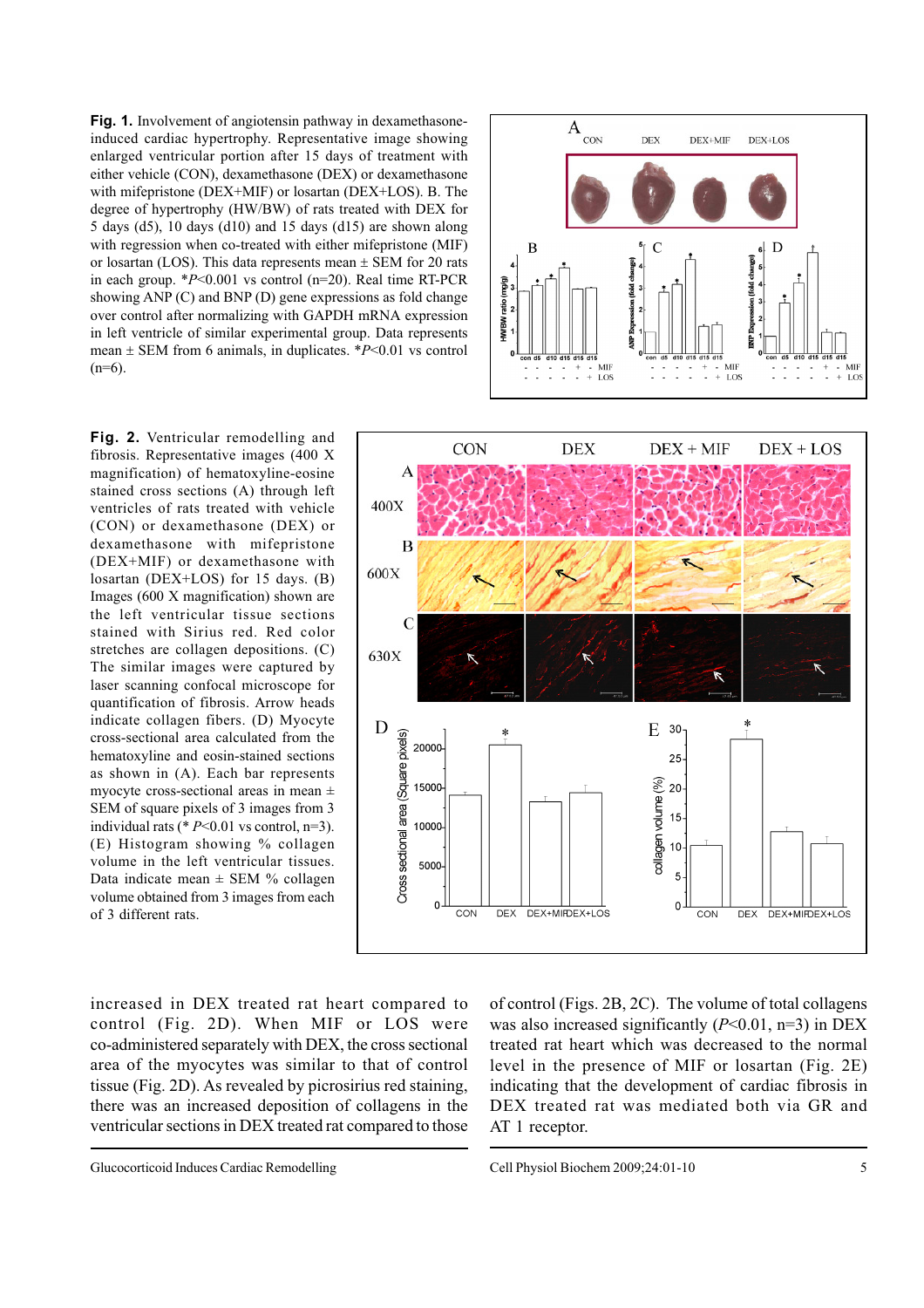# *Dexamethasone induces the expression of AT 1 receptor genes*

Since inhibition of Ang II by losartan inhibited DEXinduced cardiac hypertrophy and remodeling, the mRNA level of AT 1 receptor in the LV was measured by real time quantitative RT-PCR using gene specific primers. The level of AT1 receptor (Fig. 3) mRNA were increased significantly  $(P<0.01, n=6)$  by DEX which was blocked when co-administered with MIF. In contrast, co-treatment with losartan did not inhibit DEX-induced expression of AT1 receptor.

# *Effect of GC excess on cellular respiration in heart*

Oxygen consumption is one of the important parameters of mitochondrial respiration and heart function. Hence, oxygen consumption in cardiac tissue was measured after 15 days with DEX in the absence or presence of either MIF or losartan. As shown in Fig. 4, the oxygen consumption was significantly  $(P<0.01, n=3)$ decreased in DEX treated rat heart which was restored to the level of control tissue when co-administered either with MIF or losartan. The result suggested that DEX considerably affect mitochondrial respiration in heart via the Ang II mediated signalling pathway.

# *Induction of hypoxia-inducible factor by dexamethasone*

To examine whether cellular hypoxia induces the expression of hypoxia-inducible factor, LV homogenates were subjected to western blotting analysis with anti-HIF- $1\alpha$  antibody. As shown in Fig. 5, treatment of rat with DEX enhanced the level of HIF  $1\alpha$  in cardiac tissue which was inhibited by MIF as well as losartan.

# *Dexamethasone induces oxidative stress in heart*

Since oxidative stress is known to affect cardiovascular functions directly in a variety of pathological conditions and glucocorticoid directly influences mitochondrial function, we examined whether oxidative stress is generated in ventricular tissue due to the treatment with DEX. As shown in Fig. 6, the level of lipid peroxidation was significantly (*P*<0.01) increased by DEX which was inhibited by MIF and losartan.

To examine the involvement of mitochondria and oxidative stress, we examined the level of HSP-70 expression in LV homogenates and lactate level in serum. As shown in Fig. 7A, the expression of HSP-70 was increased by DEX. The level of lactate was also increased significantly (*P*<0.01, n=3) in DEX treated rat



**Fig. 3.** Effect of DEX on AT1 receptor mRNA levels in left ventricle. Real time quantitative RT PCR analysis showing the expression of AT1 receptor gene in the left ventricular tissue of rats treated with vehicle (CON) or dexamethasone (DEX) or DEX in combination with either mifepristone (DEX+MIF) or losartan (DEX+LOS) for 15 days. Data represents mean  $\pm$  SEM from 6 animals, in duplicates. \**P*<0.01 vs control (n=6).



**Fig. 4.** Oxygen consumption. Rate of respiration was measured using ventricular tissues of rat treated either with vehicle (CON) or dexamethasone (DEX) or dexamethasone with mifepristone (DEX+MIF) or dexamethasone with losartan (DEX+LOS) for 15 days. Ventricular tissue was minced to very small pieces and the rate of oxygen uptake was measured as described in Materials and Methods. Each bar represents mean  $\pm$  SEM of 3 separate observations (n=3). \*Significantly different at *P* <0.01 vs control.

compared to control. DEX-induced HSP -70 expression was reversed partially whereas lactate level was restored significantly by MIF and LOS (Figs. 7A, 7B).

Cell Physiol Biochem 2009;24:01-10 Roy/De/Mukherjee/Chander/Konar/Bandyopadhyay/Bandyopadhyay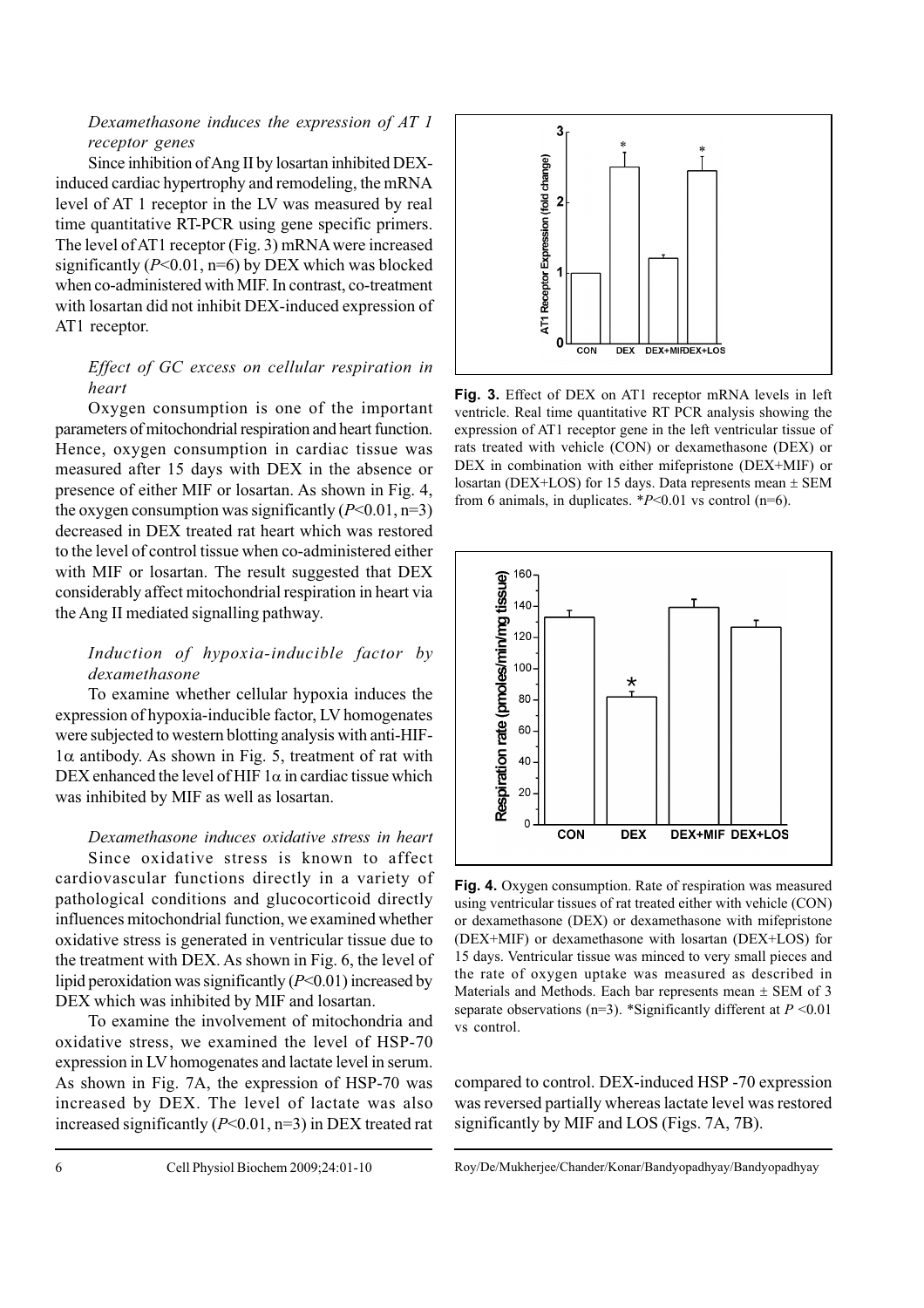

**Fig. 5.** Monitoring marker for hypoxia. Expression of HIF-1 $\alpha$ in the LV homogenates of rat treated with vehicle (CON) or dexamethasone treated alone (DEX) or in combination with either mifepristone (DEX+MIF) or losartan (DEX+LOS). The equal amount of protein (70 µg) was loaded onto the polyacrylamide gel and the immunoblotting analysis was conducted with anti-HIF-1 $\alpha$  antibody. Histogram showing mean pixel intensities (arbitrary units) of 3 immunoblots performed with different individual rats (n=3). \*Significantly different compared to control at *P*<0.01.

**Fig. 7.** DEX induces the expression of HSP-70 in LV and lactate in serum. Immunoblotting analysis to examine the expression of heat shock protein (HSP-70) in the ventricular tissue homogenate (50 µg) of rat treated with vehicle (CON) or dexamethasone alone (DEX) or in combination with either mifepristone (DEX+MIF) or losartan (DEX+LOS). B. The serum collected from similar experimental groups was subjected to lactate estimation as described in the "Materials and Methods". Each bar represents mean  $\pm$  SEM of 3 separate animals in each experimental group. \*indicates significantly different compared to control at *P*<0.01.

To examine the status of endogenous antioxidants, the activities of SOD and catalase were examined in LV homogenates. The activity of SOD was significantly  $(P<0.01, n=3)$  increased whereas the catalase activity was significantly (*P*<0.01, n=3) decreased by DEX compared to control (Figs. 8A, 8B). These changes were significantly prevented by MIF and losartan.





**Fig. 6.** Lipid peroxidation in rat heart tissues. LV homogenates from rats treated with vehicle (CON) or dexaemthasone (DEX) alone or dexamethasone in combination with either mifepristone (DEX+MIF) or losartan (DEX+LOS) were subjected to estimation of lipid peroxidation. Lipid peroxidation is expressed as pmoles TBARS/mg protein. Data represents mean  $\pm$  SEM of 3 animals (n=3) and \*indicates significantly different compared to control at *P*<0.01.

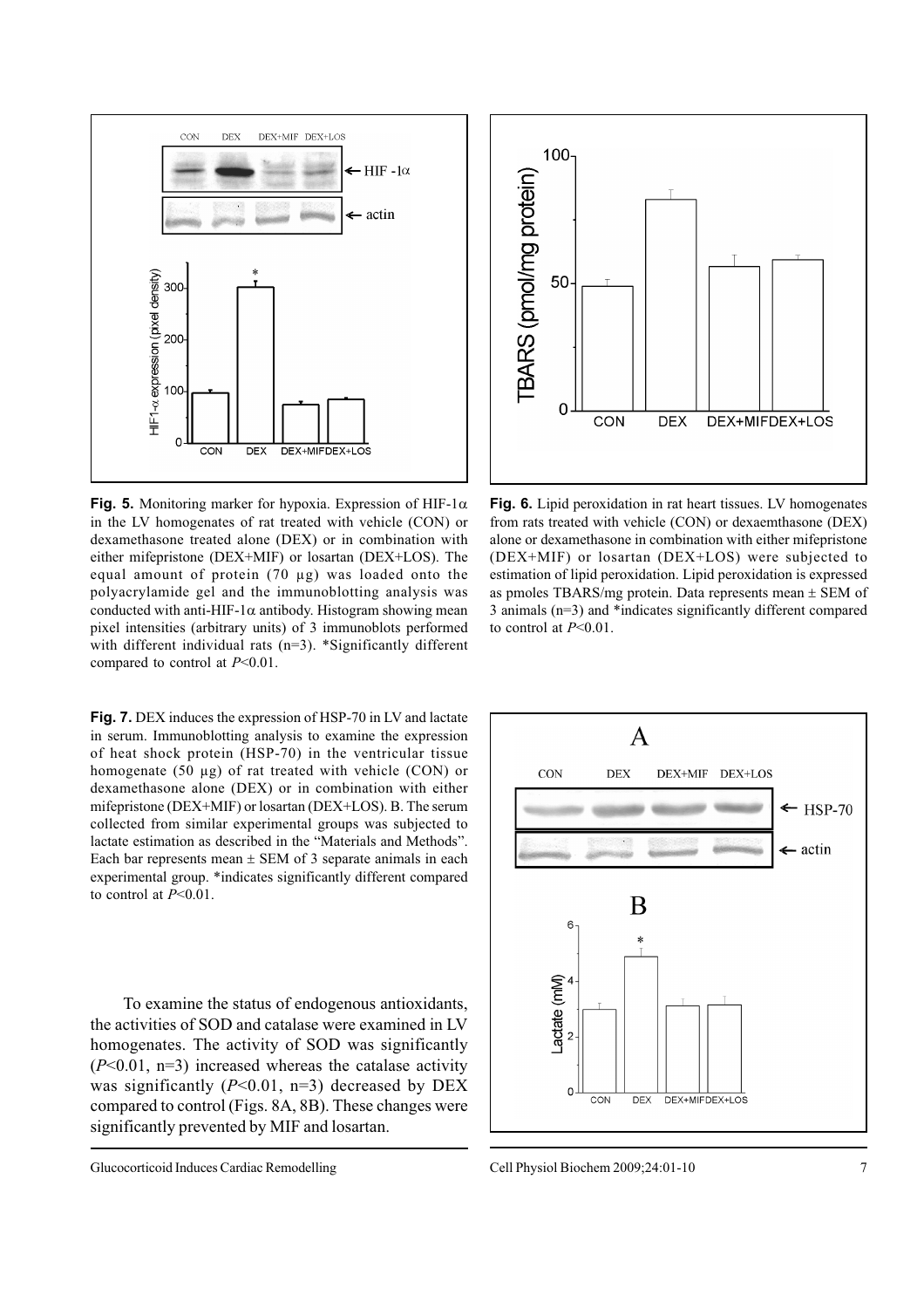**Fig. 8.** Effect of mifepristone and losartan on superoxide dismutase and catalase in dexamethasone-treated rat heart tissue. Activities of Cu,Zn-SOD (A) and catalase (B) in LV tissues of rats treated with vehicle (CON), dexamethasone (DEX) or dexamethasone along with mifepristone (DEX+MIF) or losartan (DEX+LOS) for 15 days. The results are mean  $\pm$  SEM of 3 separate animals (n=3) in each experimental group.\**P*<0.01 control vs DEX.



# **Discussion**

The present study demonstrates one possible mechanism of cardiac toxicity due to an excess of GC administration. The molecular basis of GC-induced cardiac malfunction could be attributed to extensive myocardial remodeling, hypoxia and oxidative stress. Importantly, all these effects are mediated via the AT1 receptor suggesting that Ang II pathway is critically involved in GC-induced pathophysiological changes of the myocardium.

Application of glucocorticoid for a prolonged period may cause gross enlargement of the ventricle as shown in the present study (Figs. 1A, 1B). Consistent with our earlier report [26], GC-induced enlargement of the myocardium is accompanied by increased level of ANP and BNP mRNAs and massive remodelling of the extracellular matrix (ECM) as shown in Figs. 1 and 2. Since GC primarily acts via GR which belongs to nuclear hormone receptor family [37], GR antagonist MIF, significantly blocks hypertrophy and expression of ANP and BNP (Fig. 1). It is likely that activation of the Ang II pathway by DEX leads to cardiac hypertrophy since losartan ameliorated such changes. This is further supported by increased expression of AT1 receptor mRNAs by DEX (Fig. 3).

Extracellular matrix plays an important role in regulating the function of cardiomyocytes besides imparting the architectural support to the adjoining cells [38]. Increased deposition of collagen in the ECM leads to fibrosis which cause contractile abnormality and reduced heart beat [14]. In the present study also, DEX causes increased collagen deposition which might be responsible for reduced heart beat (Table 2). Fibrosis is also directly responsible for reduced blood flow to the heart due to increased distance between blood vessels and the cardiomyocytes [15]. Therefore, oxygen



**Fig. 9.** Schematic representation depicting possible mechanism of glucocorticoid-induced cardiac dysfunction. Glucocorticoid induces hypertension, cardiac hypertrophy, ECM remodeling or fibrosis. Fibrosis may lead to low oxygen availability to the cardiomyocytes resulting in hypoxic condition and oxidative stress. In overall, glucocorticoid via GR may induce pathological changes which possibly cause reduced cardiac output and LV dysfunction where Ang II pathway is critically involved. Solid line indicates direct involvement and dashed lines indicate involvement of other intermediates.

consumption is reduced as shown in Fig. 4. This is further supported by increased level of HIF  $1\alpha$  in DEX treated rat heart (Fig. 5) which is a marker of hypoxia in cell [39].

Sufficient oxygen supply to cardiac muscle is crucial for survival of mammals due to its central role as an electron acceptor in the mitochondrial respiratory chain driving ATP synthesis. Mitochondria have been suggested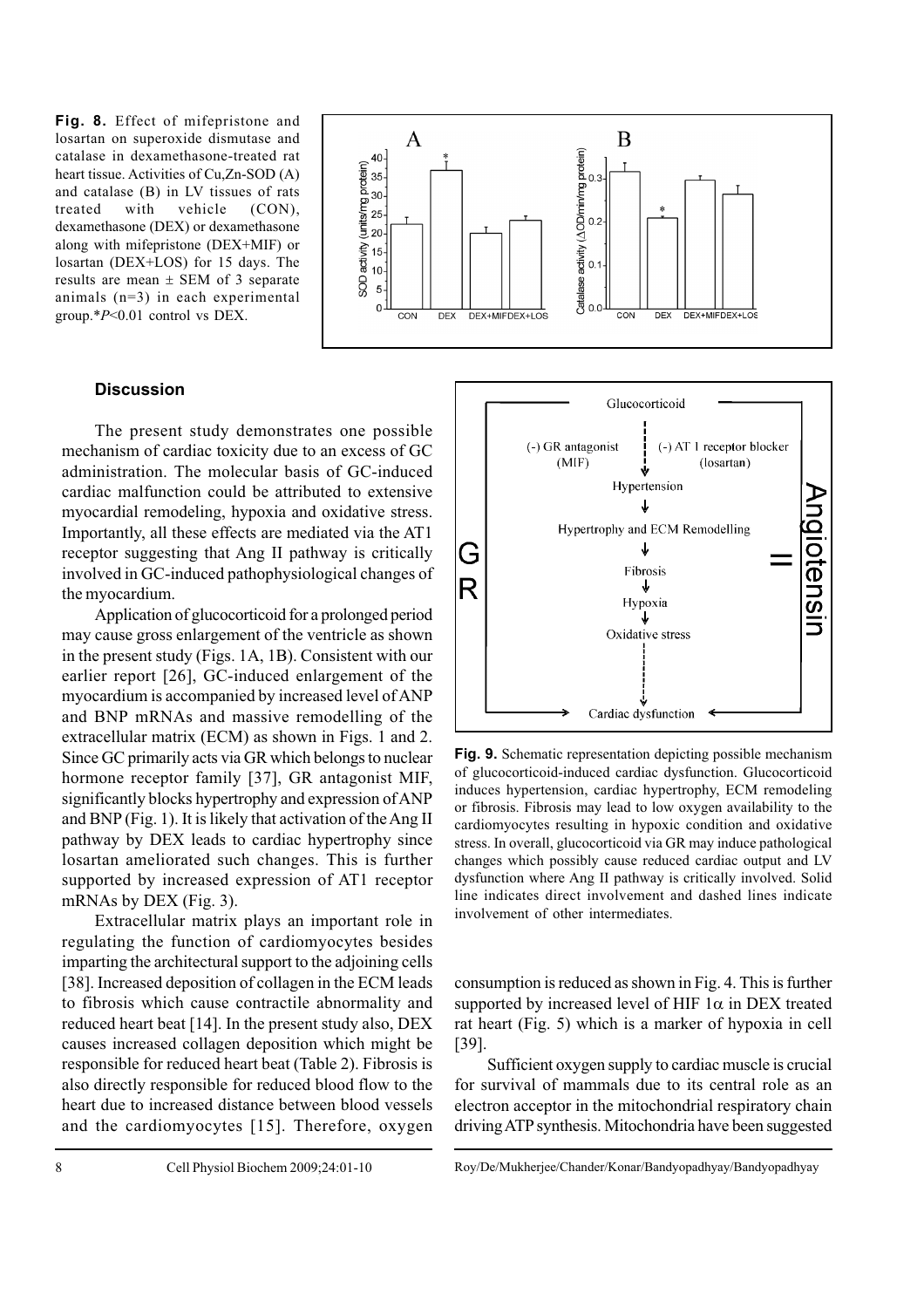as the primary oxygen sensor and increased reactive oxygen species (ROS) production originating from the mitochondrial respiratory chain has been observed under hypoxia [17, 40]. Since excessive generation of ROS is known to cause increased lipid peroxidation in cell, in the present study, increased level of lipid peroxidation probably indicates a higher level of ROS in LV under hypoxic condition (Fig. 6). As one of the markers of oxidative stress, HSP-70 is increased in DEX-induced hypertrophied heart which is further supported by increased production of lactate in blood (Fig. 7). This is consistent with reduced cellular respiration and a high level of HIF-1 $\alpha$  (Fig. 5). Moreover, in the present study, SOD activity is increased (Fig. 8A) as a compensatory response to protect the heart from ROS mediated damage. However, a concomitant decrease in catalase activity (Fig. 8B) is indicative of an accumulation of  $H_2O_2$ , a potentially toxic ROS capable of inflicting oxidative damage. Amelioration of the deleterious effects of DEX by losartan supports the idea that hypertension is associated with an elevation of ROS and frequently also with an impairment of endogenous antioxidant mechanisms [41]. A decrease in cellular respiration and an increase in oxidative stress may be directly responsible for poor heart function in many pathophysiological situations.

In the present study also, the heart function is drastically affected which is evident from reduced cardiac output and remarkable alteration in diastolic parameter (Table 2). The systolic parameter was also reduced significantly by DEX, but not to the extent of diastolic dysfunction, which might be due to the overall impairment of the LV. Though the hemodynamic parameters in the present study were measured in different settings of the

heart beats, in overall, these alterations reflect the actual condition per se due to DEX treatment.

Angiotensin II may exert its numerous effects in modulating cardiovascular physiology and pathology by inducing signalling pathways in vascular smooth muscle cells, endothelial cells, and cardiac fibroblasts, and by affecting their interaction with the extracellular matrix. These cascades of events, in addition to other abnormalities, ultimately lead to cardiac dysfunction [24]. Similarly, it appears that GC (via induction of Ang II pathway) evokes signaling events in the cardiac fibroblasts and myocytes leading to cardiac fibrosis, decreased cellular respiration, increased oxidative stress which could be attributed to cardiac malfunction (Fig. 9). However, the present study does not conclusively demonstrate whether all these events are in direct consequences of glucocorticoid-induced fibrosis. Some of these events might be due to secondary effects of glucocorticoid. On the other hand, nitric oxide system has also been implicated in glucocorticoid induced hypertension [42, 43]. Therefore, the involvement of pathways other than AT 1 receptor in glucocorticoid-mediated hypertension and oxidative stress may also be possible [42-44]. In overall, it is likely that excessive use of this anti-inflammatory drug could evoke Ang II pathway leading to cardiotoxicity in the long run.

# **Acknowledgements**

This work is supported by the grant SIP 007 to AB by Council of Scientific and Industrial Research (CSIR), New Delhi, India. SGR and PD are recipients of fellowship from CSIR.

#### **References**

- 1 Iuchi T, Akaike M, Mitsui T, Oshima Y,  $\triangleright$  3 Shintani Y, Azuma H, Matsumoto T: Glucocorticoid excess induces superoxide production in vascular endothelial cells  $\triangleright$  4 and elicits vascular endothelial dysfunction. Cir Res 2003;92:81-87. 2 Bernal-Mizrachi C, Weng S, Feng C,
- Finck BN, Knutsen RH, Leone TC, Coleman T, Mecham RP, Kelly DP, Semenkovich CF: Dexamethasone induction of hypertension and diabetes is PPAR- $\alpha$  dependent in LDL receptornull mice. Nat Med 2003;9:1069-1075.

Grunfeld JP, Eloy L: Glucocorticoids  $\triangleright$  6 modulate vascular reactivity in the rat. Hypertension 1987;10:608-618. 4 Sato A, Suzuki H, Murakami M, Nakazato

Y, Iwaita Y, Saruta T: Glucocorticoid increases angiotensin II type 1 receptor and its gene expression. Hypertension 1994;23:25-30. 5 Saruta T: Mechanism of glucocorticoid-

induced hypertension. Hypertens Res 1996;19:1-8.

Ross EJ, Linch DC: Cushing's syndrome-

killing disease: discriminatory value of signs and symptoms aiding early diagnosis. Lancet 1982;2:646-649. Whitworth JA: Studies on the

mechanisms of glucocorticoid hypertension in humans. Blood Press 1994;3:24-32.

Glucocorticoid Induces Cardiac Remodelling Cell Physiol Biochem 2009;24:01-10